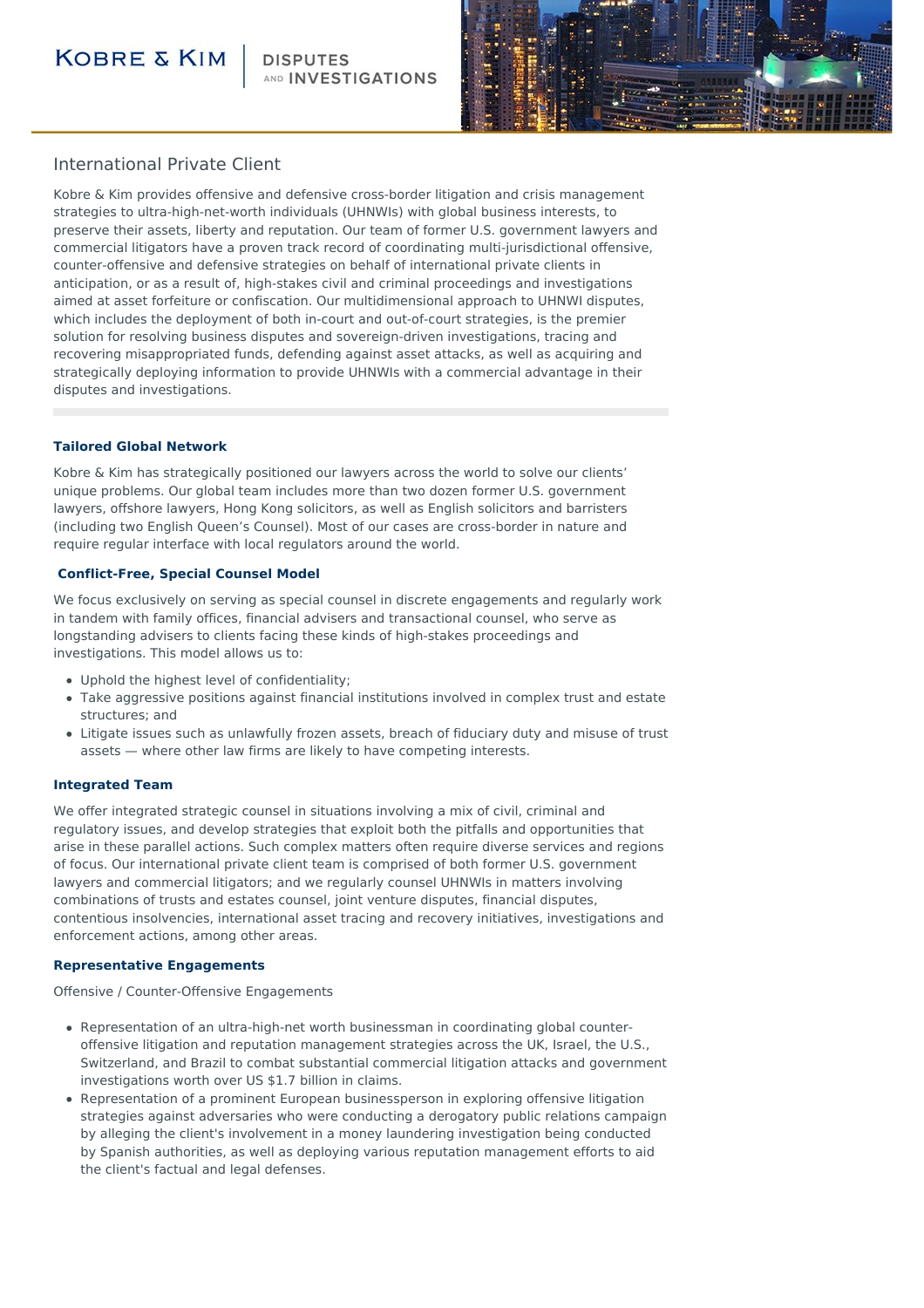# **KOBRE & KIM**

- Representation of two Russian businessmen in pursuing claims worth over US \$1 billion in New York State court related to breach of a joint venture and similar causes of action in a longstanding, multi-party natural resources dispute.
- Representation of a billionaire and his international company in efforts to freeze assets in support of a contemplated award of €1 billion arising out of a joint venture dispute with a Middle Eastern investor, which involved obtaining a freezing order from the High Court in London of bank accounts believed to be held in the UK.
- Representation of a Russian investor in assessing claims to recover an investment against the guarantor of notes issued by an investment firm now subject to insolvency in the Cayman Islands, in which the guarantor's assets have been frozen by the Russian Federation in the Cyprus branch of a Russian bank.
- Representation of the beneficiaries of several large family trusts in providing strategic advice in the context of divorce proceedings between the settlor of the trust and his wife, which involves active monitoring of multijurisdictional proceedings and strategic insertion of counter-offensive strategies to strengthen the clients' position.
- Representation of an executive of a Latin American company in a dispute to enforce contractual rights to obtain information from and veto certain corporate actions of the company, which involved litigation in the British Virgin Islands, New York State Supreme Court, and a potential International Chamber of Commerce (ICC) arbitration.
- Representation of the daughter of a prominent media mogul in developing and implementing a strategic asset tracing plan regarding monies believed to have been moved by the individual's now ex-spouse through the Cayman Islands and other offshore jurisdictions.
- Representation of a private client in a matrimonial dispute to review the factual discovery and develop strategies for tracing client's former spouse's assets in select jurisdictions.
- Representation of private client in enforcing a US \$100 million judgment against a Middle East-based high-net-worth individual for discrediting a loan agreement.
- Representation of a Russian businessman in commencing a civil suit in the U.S. District Court for the Southern District of New York in opposition of a politically motivated attempt to hold our client liable for tens of millions of US dollars of alleged loans, in which we obtained summary judgment denying our client's obligation to satisfy the debt.

Defensive Engagements

- Representation of a European individual in defending against the enforcement of a foreign judgment entered in the New York Supreme Court for approximately US \$378 million in relation to allegations of both civil and criminal fraud.
- Representation of Brazilian parties subject to seizure of their UK-based assets and in establishing an asset repatriation mechanism involving the UK, Jersey, Switzerland and Brazil.
- Representation of an Asian businessman in the potential filing of a U.S. asylum application with the U.S. Citizenship and Immigration Services in light of potential U.S. extradition proceedings requested by an Asian government alleging the perpetration of a large-scale fraud scheme.
- Representation of a Russian billionaire in a dispute over shares in British Virgin Islands companies concerning major Russian energy interests.
- Representation of wealthy Central American family on issues related to cross border implications of a politically motivated prosecution in their home country. The repercussions included an offshore asset freeze.
- Representation of Jho Low, an international businessman, in global legal matters arising out of the "1MDB" matter, which involve criminal charges and civil asset forfeiture proceedings brought by the DOJ, as well as additional legal action from authorities located in Switzerland, Saudi Arabia, Abu Dhabi, Singapore and various other countries, involving several billions USD in controversy. We have resisted ongoing forfeiture and confiscation efforts for several years, and engaged in counter-offensive litigation in the Cayman Islands and New Zealand to secure more favorable positioning for the family's assets.